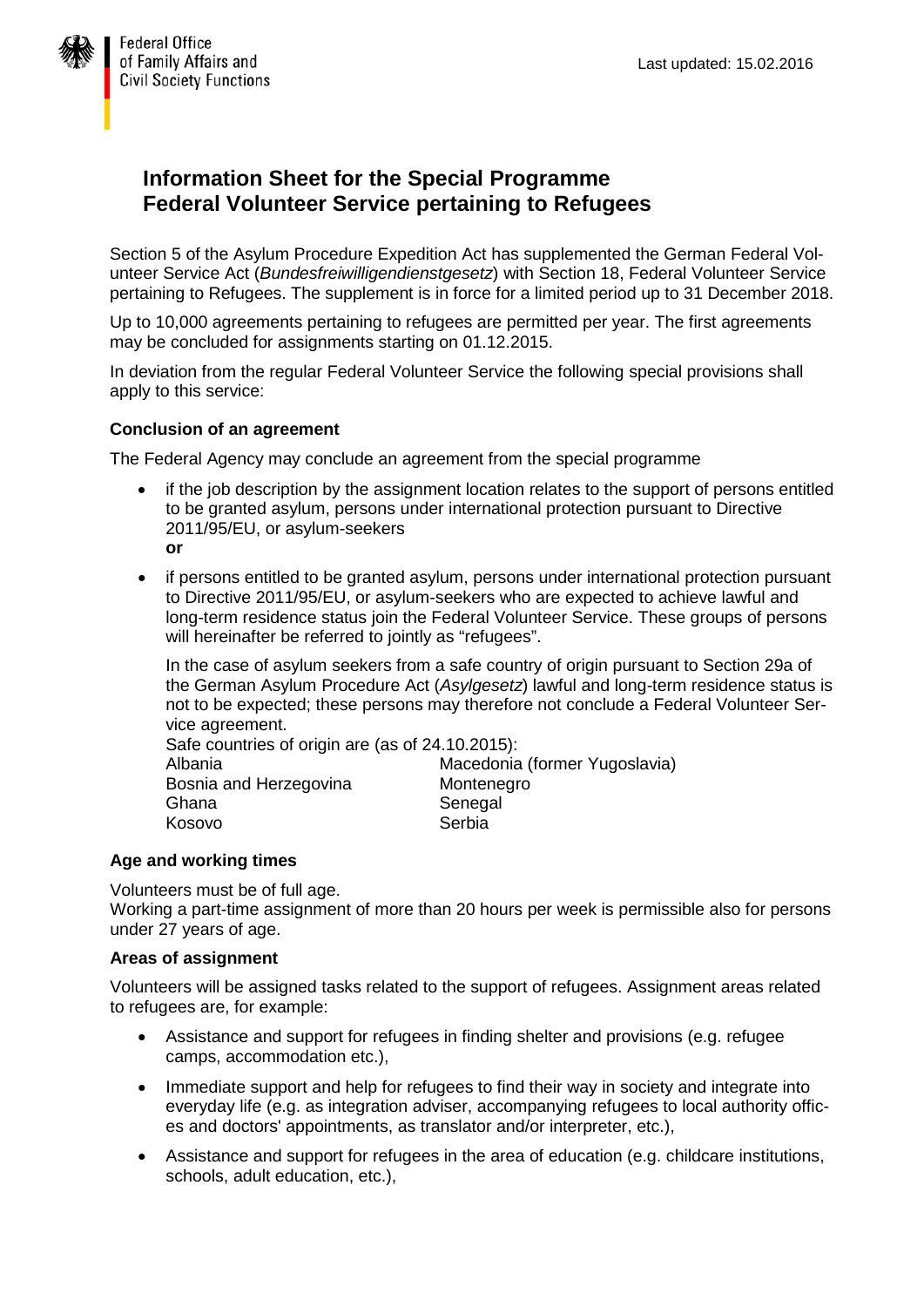- Assistance and support for refugees in leisure time activities with a focus on integration (sports, culture, youth work, etc.),
- Coordination and organisation of civil society action for the benefit of refugees (e.g. sorting and distributing donations, distributing food, planning volunteer rotas, etc.).

Refugees may be assigned all permitted work in the approved assignment location.

# **Assignment locations (approval, increase in number of volunteers and assignment extension)**

New assignment locations may be approved for the special programme. The appropriate applications must be submitted and approved in good time prior to the planned assignment; they will be processed as a matter of priority. Existing approved assignment locations may authorise new volunteer positions pertaining to refugees, or have their area of assignment extended. Approvals, increases in number of positions and assignment extensions will be time-limited to a period of three years.

#### **Secondment of volunteers**

Volunteers may be seconded by their approved assignment location to a different – including non-approved – reliable institution for the common good which pertains to refugees. Secondment to institutions without a focus on the common good – e.g. surveillance, catering or cleaning services – is not permitted.

Secondment is conditional upon giving volunteers extensive information in advance and obtaining their consent. The assignment location's obligations to the volunteers shall continue unchanged.

#### **Payments from the Federal Volunteer Service**

Payments from the Federal Volunteer Service (allowance and, where applicable, benefits in kind) may be deducted from other payments and/or claims.

In particular, payments from the Federal Volunteer Service will be deducted in accordance with Section 7 of the Asylum Seekers Benefits Act (*Asylbewerberleistungsgesetz*).

#### **Recipients of such payments have to check with the competent authority/the responsible funding institution to what extent the payments from the Federal Volunteer Service will be deducted from other payments.**

# **Pedagogical support**

All volunteers in the special programme will have special pedagogical support. Each central office will organise its own special pedagogical support. In the Federal Volunteer Service pertaining to Refugees, the quality and scope of the pedagogical support must comply with the high standards of the educational days provided under the regular Federal Volunteer Service. This support may take the form of seminars as well as other appropriate educational and supporting provisions.

The following must be ensured:

- Competent assignment instruction in the assignment location
- Assignment-oriented support
- An obligatory reflection seminar expected to be a five-day seminar for volunteers under 27 and two days' reflection for volunteers over 27
- Where applicable a one- to four-week German course for refugees, depending on language abilities This should take place at the start of the assignment but may where appropriate take place alongside the assignment.

The "Framework Directive for Pedagogical Support in the Federal Volunteer Service under Special Consideration of Seminar Work and the Personnel Used" ("*Rahmenrichtlinie für die pädagogische Begleitung im Bundesfreiwilligendienst (BFD) unter besonderer Berücksichtigung der Seminararbeit und des dabei eingesetzten Personals*") and the Directive on Section 17 of the